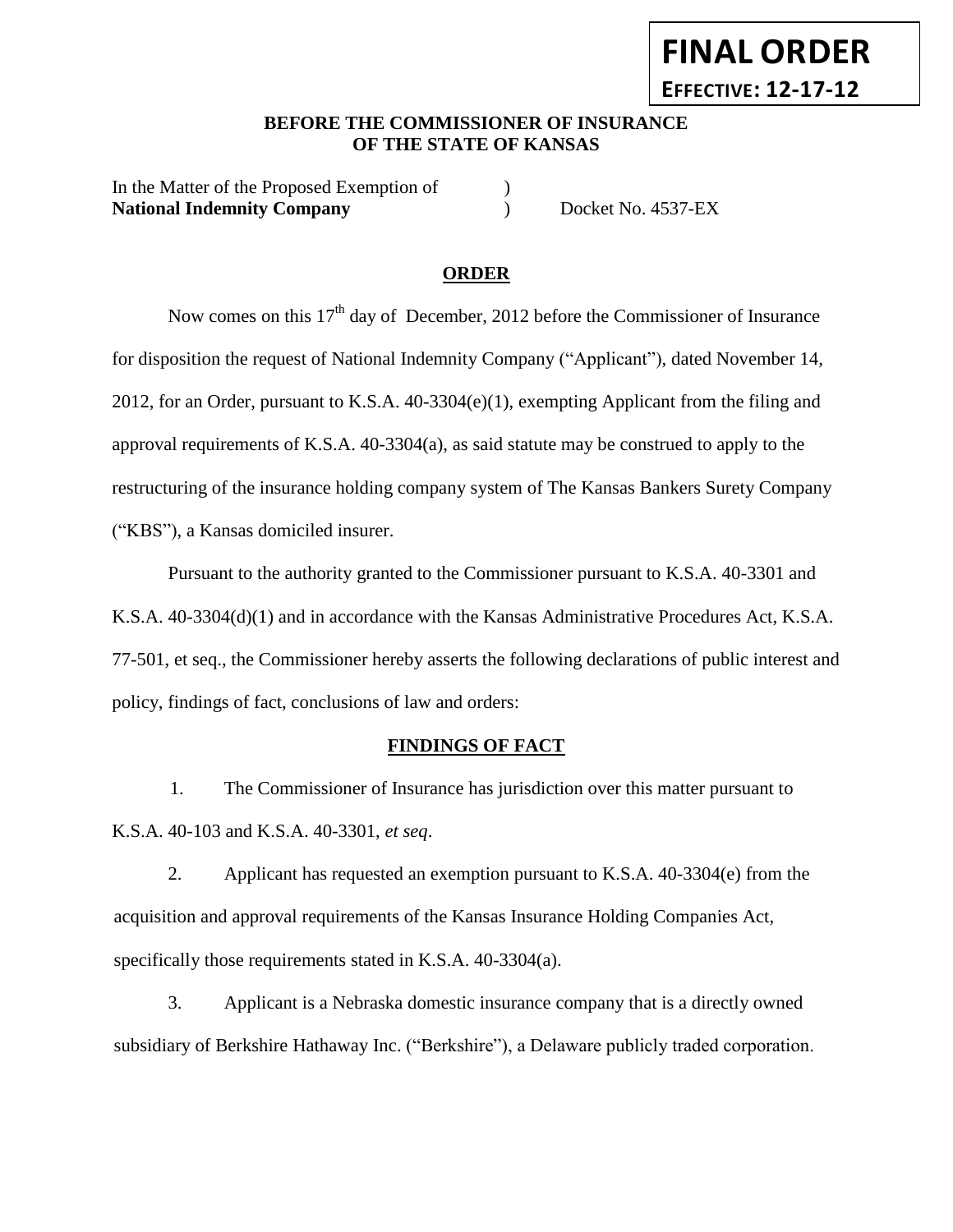Mr. Warren E. Buffett (a Nebraska resident) directly owns more than 10% of the Berkshire stock. Berkshire is considered the ultimate controlling person of the Applicant, as well as KBS.

4. KBS is currently directly owned by Wesco-Financial Insurance Company

("Wesco"), a Nebraska domiciled insurance company that is also a Berkshire subsidiary.

5. Applicant is proposing to merge with Wesco. Applicant would be the surviving entity post the merger, thus becoming the direct owner of KBS.

6. Below is the abbreviated organizational chart reflecting the current direct and indirect ownership of KBS.

> Berkshire Hathaway Inc. Wesco-Financial Insurance Company (**direct**) The Kansas Bankers Surety Company National Indemnity Company (Applicant)

7. Subsequent to the aforementioned proposed Merger, the abbreviated

organizational chart for KBS will appear as follows:

Berkshire Hathaway Inc. National Indemnity Company (**direct**) The Kansas Bankers Surety Company

8. The proposed restructuring will have no operational effect on KBS as the ultimate

controlling person (Berkshire Hathaway Inc.), will remain unchanged. Also, the directors and

executive officers of the Applicant are significantly the same as Wesco. Additionally, the

officers and directors of KBS will remain unchanged.

#### **APPLICABLE LAW**

K.S.A. 40-3304(a) provides, in part, as follows:

(a) No person other than the issuer shall…enter into any agreement to exchange securities or, seek to acquire, or acquire, in the open market or otherwise, any voting security of a domestic insurer if,… at the time… any such agreement is entered into, … such person has filed with the commissioner of insurance and has sent to such insurer, a statement containing the information required by this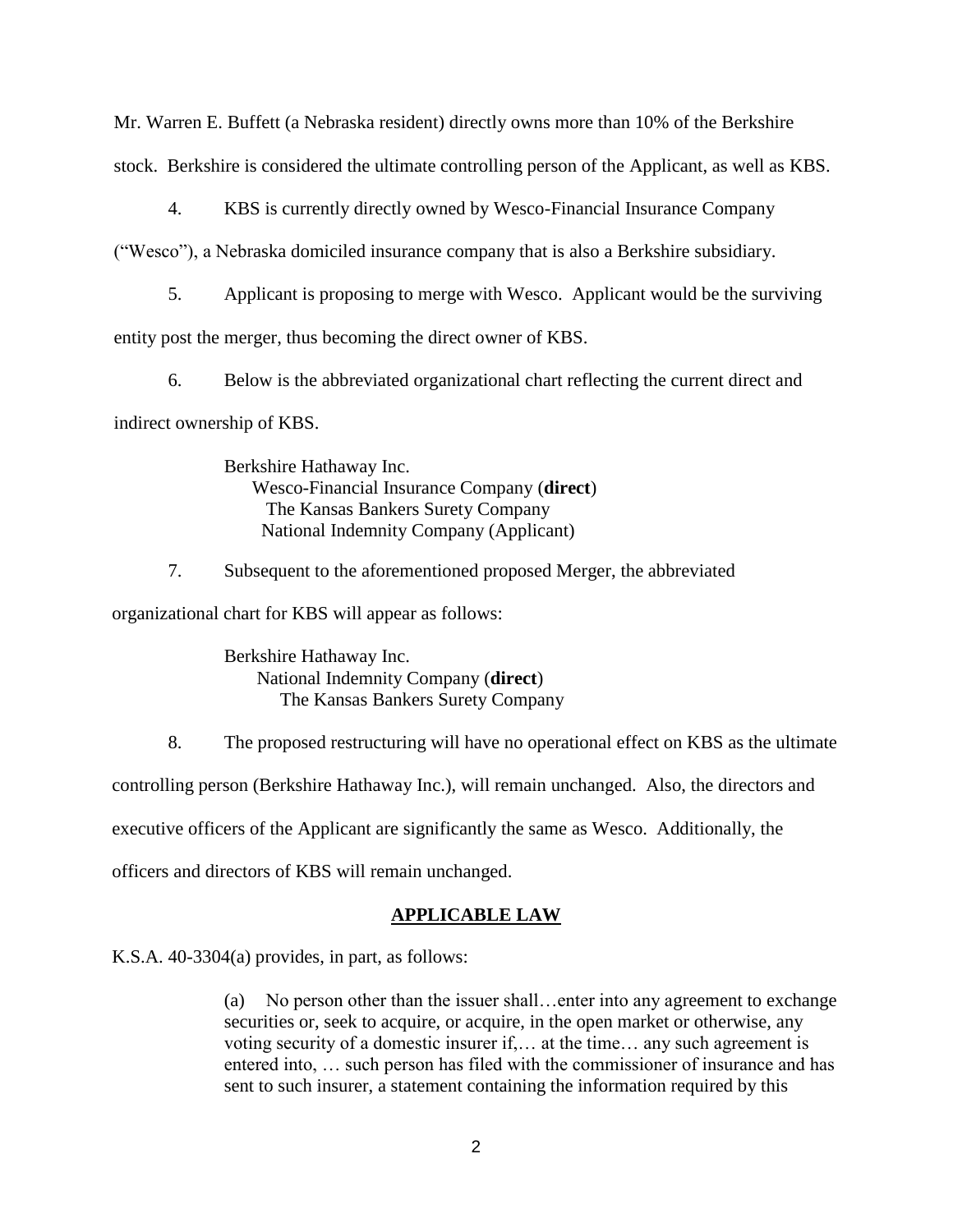section and such… agreement… has been approved by the commissioner of insurance in the manner hereinafter prescribed.

K.S.A. 40-3304(e) provides:

(e) The provisions of this section shall not apply to:

Any offer, request, invitation, agreement or acquisition which the commissioner of insurance by order shall exempt therefrom as: (1) Not having been made or entered into for the purpose and not having the *effect of changing or influencing the control of a domestic insurer;…*

## **CONCLUSIONS OF LAW**

Based upon the information enumerated in the Findings of Fact contained in paragraphs #1 through #8 above, and the representations made on behalf of Berkshire Hathaway Inc. and the Applicant, the restructuring of the holding company system is not made for the purpose of, and will not have the effect of, changing or influencing the control of Kansas Bankers Surety Company, a Kansas domestic insurer.

## **IT IS THEREFORE ORDERED BY THE COMMISSIONER OF INSURANCE:**

1. National Indemnity Company shall be exempt from the application of the formal filing and approval requirements of K.S.A 40-3304(a) as it may be deemed to apply to the change of the ownership of Kansas Bankers Surety Company provided the reorganization is effected by or before January 1, 2013.

2. National Indemnity Company shall comply with all of the provisions and requirements of K.S.A. 40-3301, *et seq*., in the future.

3. The Commissioner of Insurance retains jurisdiction over this matter to issue any and all further Orders deemed appropriate or to take such further action as necessary to dispose of this matter.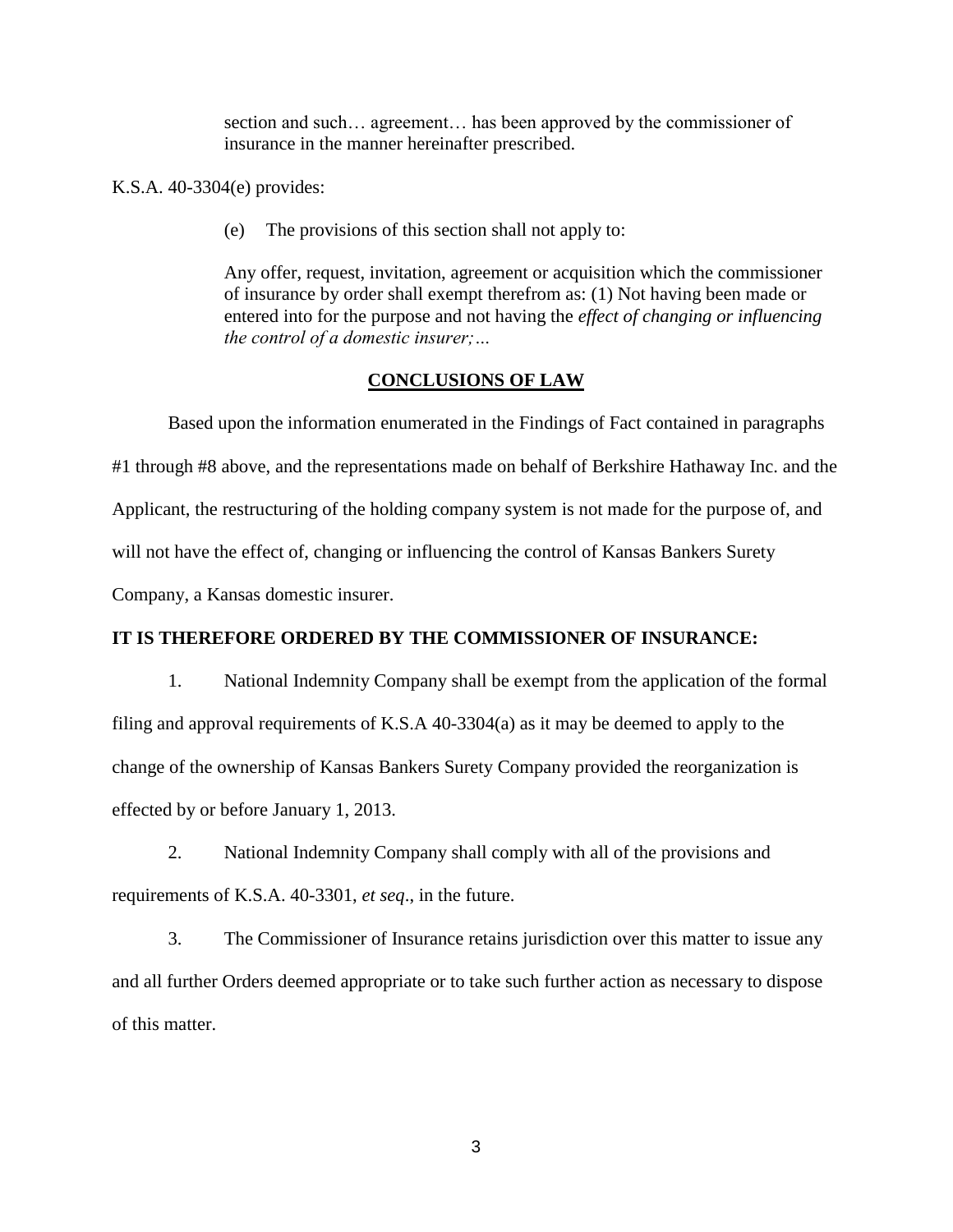### **NOTICE OF RIGHTS**

This is a Final Order. This Final Order is effective upon service. Pursuant to K.S.A. 77- 529, Applicant may petition the Commissioner for reconsideration of this Final Order within fifteen (15) days after service of the Final Order. A petition for reconsideration must state the specific grounds upon which relief is requested. Additionally, a party to this agency proceeding may seek judicial review of this Final Order by filing a petition in the District Court, pursuant to K.S.A. 77-601, et seq. Reconsideration of this Final Order is not a prerequisite for judicial review. A petition for judicial review is not timely unless filed within 30 days following the service of this Final Order, unless the Applicant petitions the Commissioner for reconsideration, in which case a petition for judicial review is not timely unless filed within 30 days following service of an order rendered upon reconsideration, or an order denying the request for reconsideration. In the event the Applicant files a petition for judicial review, the agency officer to be served on behalf of the KID is:

> John Wine, General Counsel Kansas Insurance Department 420 S.W. 9th Street Topeka, Kansas 66612

# **IT IS SO ORDERED THIS 17th DAY OF DECEMBER 2012, IN THE CITY OF TOPEKA, COUNTY OF SHAWNEE, STATE OF KANSAS.**



 $\angle$ s/ Sandy Praeber Sandy Praeger Commissioner of Insurance

 $/s/$  John Wine John Wine General Counsel